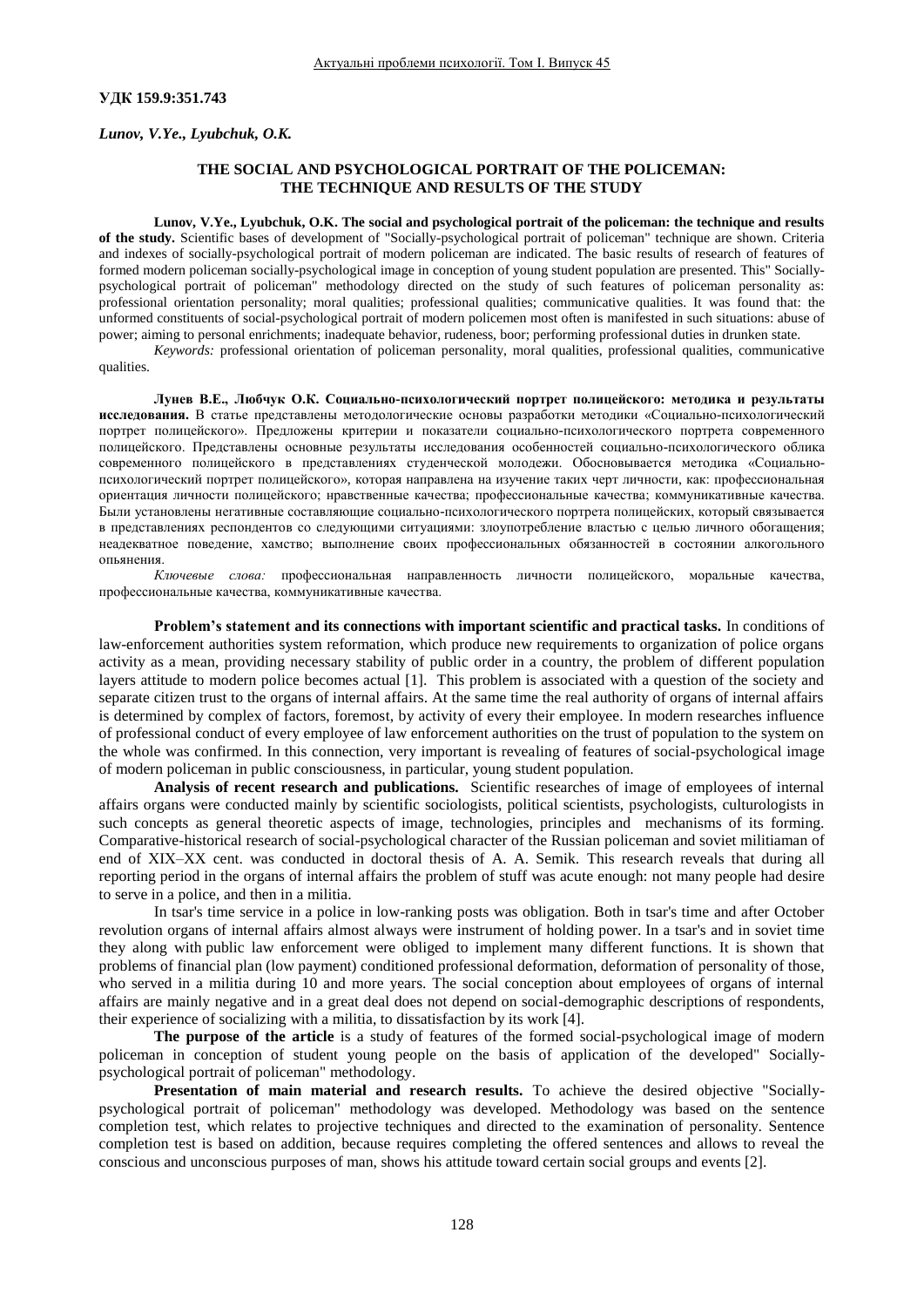There are different variants of sentence completion test that are built on the basis on technique of verbal completion of the offered initial parts of sentences. All these methods are based on that answering on an initial ambiguous and indefinite stimulus, individual gives information, concerning to his own personality, i.e. he projects personal features to the answers. Sentence completion test is more informative than word association test, because respondent can answer with more than one word. Thus more flexibility and variety of answers is possible. More individual freedom and variety of answers is determined also by minimum of respondent awareness of veritable purpose of research and traditional for project methods acceptance of any answer without estimation as correct or wrong.

Sentence completion test is flexible and adaptable for the most different concrete objectives of research, suitable for the individual and group use. Therefore there are a great number of methods of completion of suggestions. Thus initial parts of suggestions can be produced orally and writing, on the special forms or on separate cards. Regardless of sentence completion test variant, instruction does not expose a respondent to veritable purpose of research. Study or training of memory, attention is become motivation [3].

This" Socially-psychological portrait of policeman" methodology directed on the study of such features of policeman personality as: professional orientation personality; moral qualities; professional qualities; communicative qualities (Table 1).

*Table 1*

| Scale                    | <b>Content</b>                                                                             |
|--------------------------|--------------------------------------------------------------------------------------------|
| Professional orientation | constructive orientation, destructive orientation                                          |
| Moral attributes         | honesty, observance of ethics norms, justice, responsibility                               |
| Professional qualities   | appearance as professional image, physical fitness, legal education<br>and professionalism |
| Communicative qualities  | self-possession, tactfulness, communicability, tolerance                                   |

## **Socially-psychological portrait of policeman" methodology structure**

On the basis of the expert questioning such necessary for modern policeman quality of personalities were selected:

- professional orientation: constructive orientation, destructive orientation (incomplete sentences № 1–4);

- -moral attributes: honesty, observance of ethics norms, justice, responsibility (incomplete sentences № 5– 8);
- professional qualities: appearance as professional image, physical fitness, legal education and professionalism (incomplete sentences № 9–12);

- communicative qualities: self-possession, tactfulness, communicability, tolerance (incomplete sentences № 13-16).

Revealing of modern policeman personality professional orientation was based on a study the use by him functions «punitive» or «helping» (incomplete sentences № 1), display of general (base) attitude toward a profession (incomplete sentences № 2), specification of «helping» function (incomplete sentences № 3), specification of «punitive» function (incomplete sentences № 4). Quantitative processing of results, directed on the revealing of development levels (high, medium-and-low) of professional orientation, moral, professional and communicative qualities of policeman personality was developed. Study was conducted in September, 2015. Sample was 30 respondents (students with [Master's degree\)](http://context.reverso.net/%D0%BF%D0%B5%D1%80%D0%B5%D0%B2%D0%BE%D0%B4/%D0%B0%D0%BD%D0%B3%D0%BB%D0%B8%D0%B9%D1%81%D0%BA%D0%B8%D0%B9-%D1%80%D1%83%D1%81%D1%81%D0%BA%D0%B8%D0%B9/Master%27s+degree).

Thus, every criterion of social-psychological portrait of modern policeman included four indexes of displaying his professional activity, which was specified in the developed incomplete sentences. The obtained results revealed in social conception of young people presence as «positive», «constructive», «helping» orientation of policeman personality to a population (Co), as «negative», «destructive», «punitive» (Do).

Orientation is usually considered dominant, prevailing reason which determines all conduct of man, relation to himself, to other people, to profession.

«Positive» personality orientation manifests in the followings expectations of young people:

- aid in solving of social-legal problems;
- disinterestedness of help;
- timeliness of help;
- prevention of crimes;
- providing of protection
- manifestation of professionalism;
- solution to the conflicts;
- tolerant, correct, respectful behavior .

*«Negative»* policeman personality orientation is specified in such expectation of youth as*:* boorishness, bribery, corruption practice, illegal acts ; overconfidence; dishonesty, irresponsibility; carelessness.

*The study of «general», «base» attitude* of young student population to the profession of policeman is shown predominance of neutral and negative attitude: a «neutral» attitude is characteristic for 50% respondents, «positive» – for 10% respondents and «negative» – for 40% respondents (Fig. 1).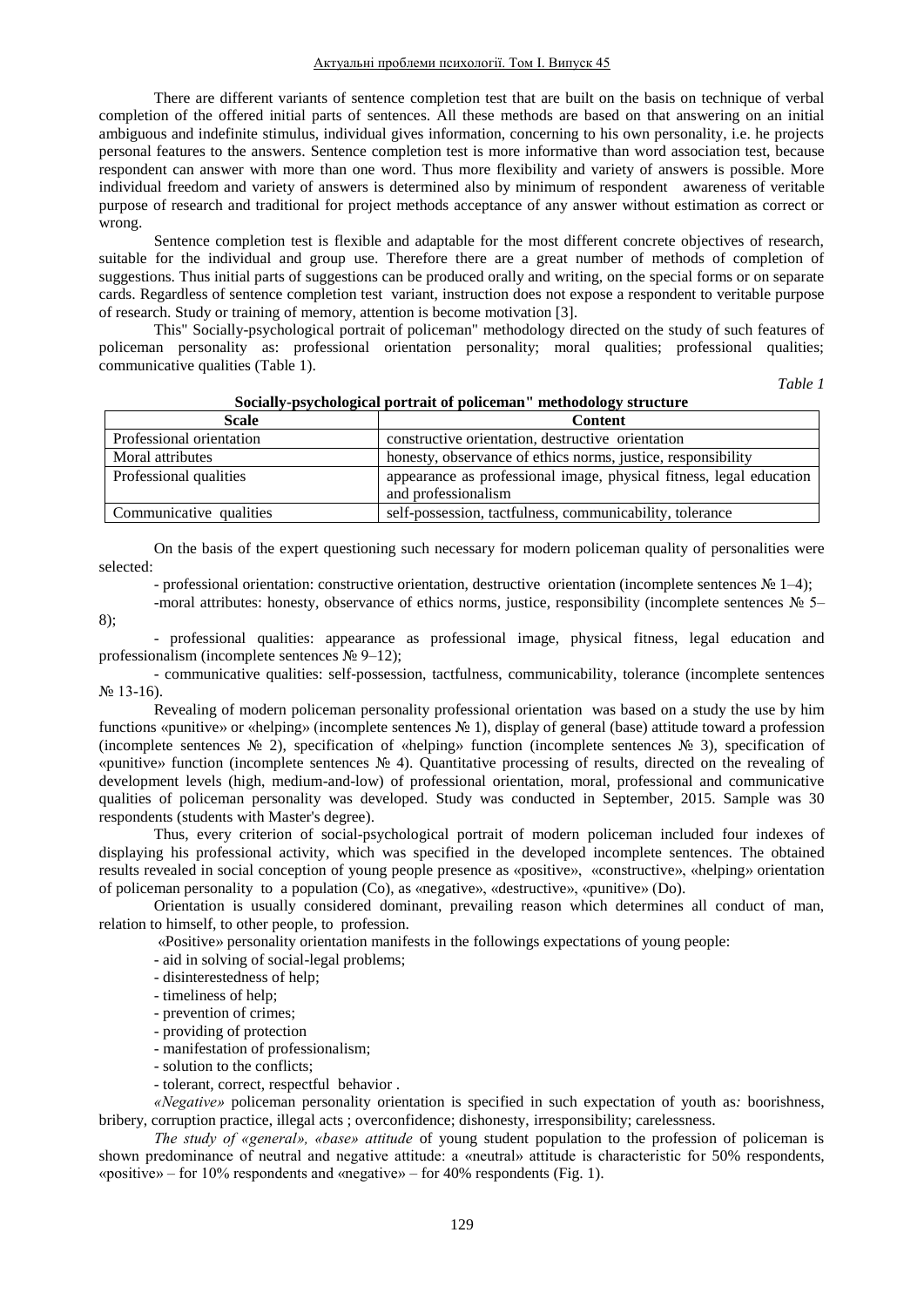

# *Figure 1.* **The study of «general», «base» attitude of young student population to the profession of policeman**

The quality analysis of the formed *general negative attitude toward* a militia among young student population (specification of «punitive» function) revealed the followings reasons of such attitude (Fig. 2):

- false testimonies, fear of subsequent meeting (50%);
- insolence, boorishness, disrespectful attitude (27%);
- self-interest, bribery (17%);
- alcohol abuse in the line of duty (10%);
- incompetence, service regulations ignorance (8%).

The results of quality analysis revealed, that students *expected from policeman* providing of timely and unselfish help not only in urgent situations but also in the solving of different social-legal problems of population (specification of «helping» function). So, students answered following: "I wish, a policeman would help unselfishly"; "I wish a policeman would help a population in the protection of legal rights and freedoms"; "I wish a policeman would help people in dangerous and extreme situations"; "I wish a policeman would help to expose severe crimes"; "I wish a policeman would help people, not simply walk the streets".



## *Figure 2.* **The quality analysis of the former** *general negative attitude toward* **a policeman among young student population**

*Note: 1 - false testimonies, fear of subsequent meeting; 2 - insolence, boorishness, disrespectful attitude; 3 - self-interest, bribery; 4 - alcohol abuse in the line of duty; 5 - incompetence, service regulations ignorance*.

Conducted study revealed the next situations "communication" of young student population with the representatives of law enforcement authorities that cause sense of insecurity and negative attitude: situations of threats and intimidation; situations of exceeding authority; situations, when a policeman required the unconditional compliance to his power; unpleasant meeting with the representatives of law enforcement authorities at night, in the dark ; situations of inadequate behavior, display of boor and rudeness; drunk state of employee of police etc. On the whole it allowed to reveal common perception of young student population of modern policeman personality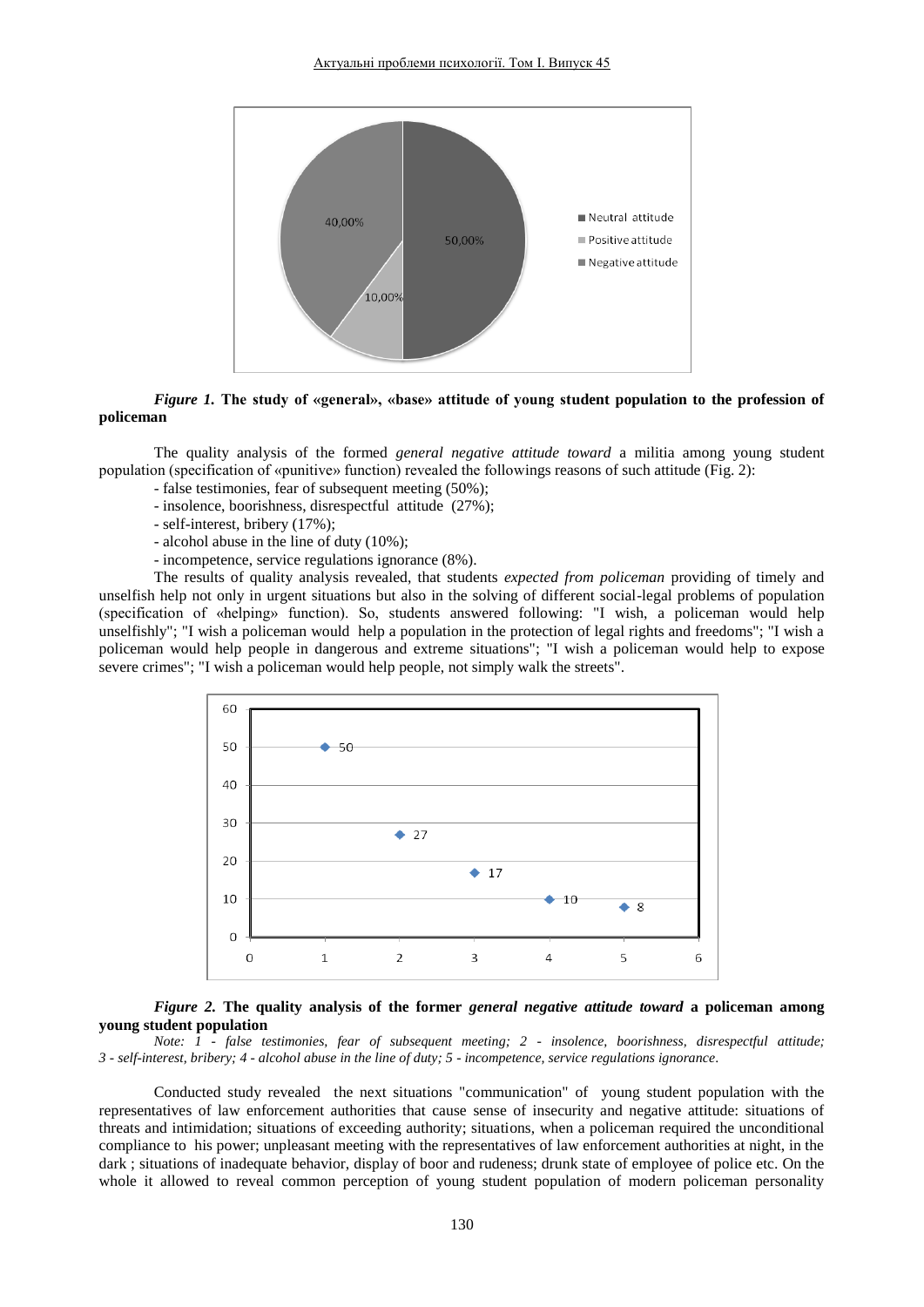orientation. A qualitative and quantitative analysis allowed to distinguish a constructive (Co) and destructive (Do) orientation of modern policeman.

It should be noted that only 10% respondents noted the low level of constructive orientation of modern policemen. 90% respondents considered this profession is destructive, and the representatives of this profession - not professional. 33% respondents of them consider that the low level of expressed of these qualities is inherent in modern policemen, i.e. it is potential those respondents whose opinion yet can change in a positive way. 30% respondents noted the high level of destructive orientation of personality.

The quality analysis of answers showed that students had named such negative features of policeman personality orientation as: bribery, corruption, alcohol abuse in the line of duty etc. Most questionnaires contain the analysis of the personal experience of interaction with the representatives of law enforcement authorities, at the same time such experience is mostly negative. Some respondents voiced that the representatives of this profession should help people especially aged and children. In such way they specified «helping» function of this profession.

The major constituents of socially-psychological portrait of modern policeman are moral qualities, foremost, honesty, observance of ethic norms, justice, responsibility. 77% respondents consider that for a modern policeman such quality, as «honesty» is not formed, is absent.

From the point of view of respondents (93%)*, modern policemen do not observe ethic norms.* This is reflected in the spread of such phenomena, as a corruption, deception, incompetence and other. 20% respondents consider that policemen are not acquainted with the norms of moral and morality. Many of respondents connect that with universal moral «impoverishment» of our society However, students confirm that the representatives of law enforcement authorities are ones that should become an example of revival of morality of all society on the whole. « That day will come, when ethic norms will become a standard for all society. And a police should become example for all» - students note. 87% respondents consider that modern policemen act unfairly. Only 3 % respondents consider that the representatives of this profession execute the duties justly.

It is important that young student population valued highly such modern policemen quality as *responsibility.* From the point of view of respondents (67%), this quality is very important for a profession and mainly *present in modern policemen.* The negative answers of respondents concerned mainly the evaluation of activity of Road police employees (23%). A quality analysis showed, that students considered justice, along with honesty and responsibility, are fundamental qualities for personality of policeman: " I consider that responsibility for a policeman - this one of main quality"; " I consider that responsibility for a policeman is this most important quality, as he must realize that he [determines the fate](http://context.reverso.net/%D0%BF%D0%B5%D1%80%D0%B5%D0%B2%D0%BE%D0%B4/%D0%B0%D0%BD%D0%B3%D0%BB%D0%B8%D0%B9%D1%81%D0%BA%D0%B8%D0%B9-%D1%80%D1%83%D1%81%D1%81%D0%BA%D0%B8%D0%B9/to+determine+the+fate) of other people"; " I want justice to be priority for a policeman "; " I want money could not buy justice" and other .

Thus, it is possible to establish that the important constituent of modern "portrait" of policeman is responsibility, sense of duty, manifestation of obligation that is positively evaluated by most respondents. At the same time a general evaluation of organization level of modern policemen moral qualities is low enough. Thus 83% respondents consider that modern policemen have low level of moral qualities organization, 17% respondents noted presence of middle level of these qualities organization.

Professional knowledge, skills, habits and experience are the constituents of professional competence. Professionalism of specialist is displayed not only in a presence certain personality qualities but also in professional knowledge, habits and skills, accordance of personality to the formed ideal conception about this profession. Therefore the next *indexes of professional competence* were distinguished: appearance as constituent of professional character, physical fitness, legal education and professionalism.

Important professional characteristic of law enforcement authorities representatives is physical fitness. Conducted study revealed that only 10% respondents positively evaluate physical fitness of modern policeman (as a high level) 20% respondents as middle level and 70% respondents- as negative level. The quality analysis of respondents answers revealed the peculiarities of their attitude toward physical fitness of modern policeman: «at the low level and requires annual verification and re-attestation»; «not satisfactory»; «weak»; «depends on rank and position»; «present, but not in all, far from it»; «must be better than in other profession representatives»; «at the very low level». A policeman cannot qualitatively execute the duties, having large weight and poorly developed musculature".43% respondents also negatively evaluate the *level of legal education of modern policemen.* Neutral position in this question was occupied by 40% respondents. And only 17%% respondents consider that the level of legal education of policemen is sufficient and high. Thus, respondents noted, that legal education of policemen:

- «essential part of their work and they should always widen [knowledge base»](http://context.reverso.net/%D0%BF%D0%B5%D1%80%D0%B5%D0%B2%D0%BE%D0%B4/%D0%B0%D0%BD%D0%B3%D0%BB%D0%B8%D0%B9%D1%81%D0%BA%D0%B8%D0%B9-%D1%80%D1%83%D1%81%D1%81%D0%BA%D0%B8%D0%B9/knowledge+base);

- «not qualified enough»;
- «in the our town at not high level»;
- «very bad, because many have no high education»;
- «must be regular».

*Appearance* that is determining factor for professional character of policeman formation was evaluated at the high and middle levels by 27% and 10% respondents. 63% respondents evaluated policeman appearance at low level. Thus, respondents noted, that they admire policeman appearance, when:

- «he is neat and well-mannered»;
- «his appearance corresponds to the requirements and charter»;
- «neatly dressed and in a clean uniform »;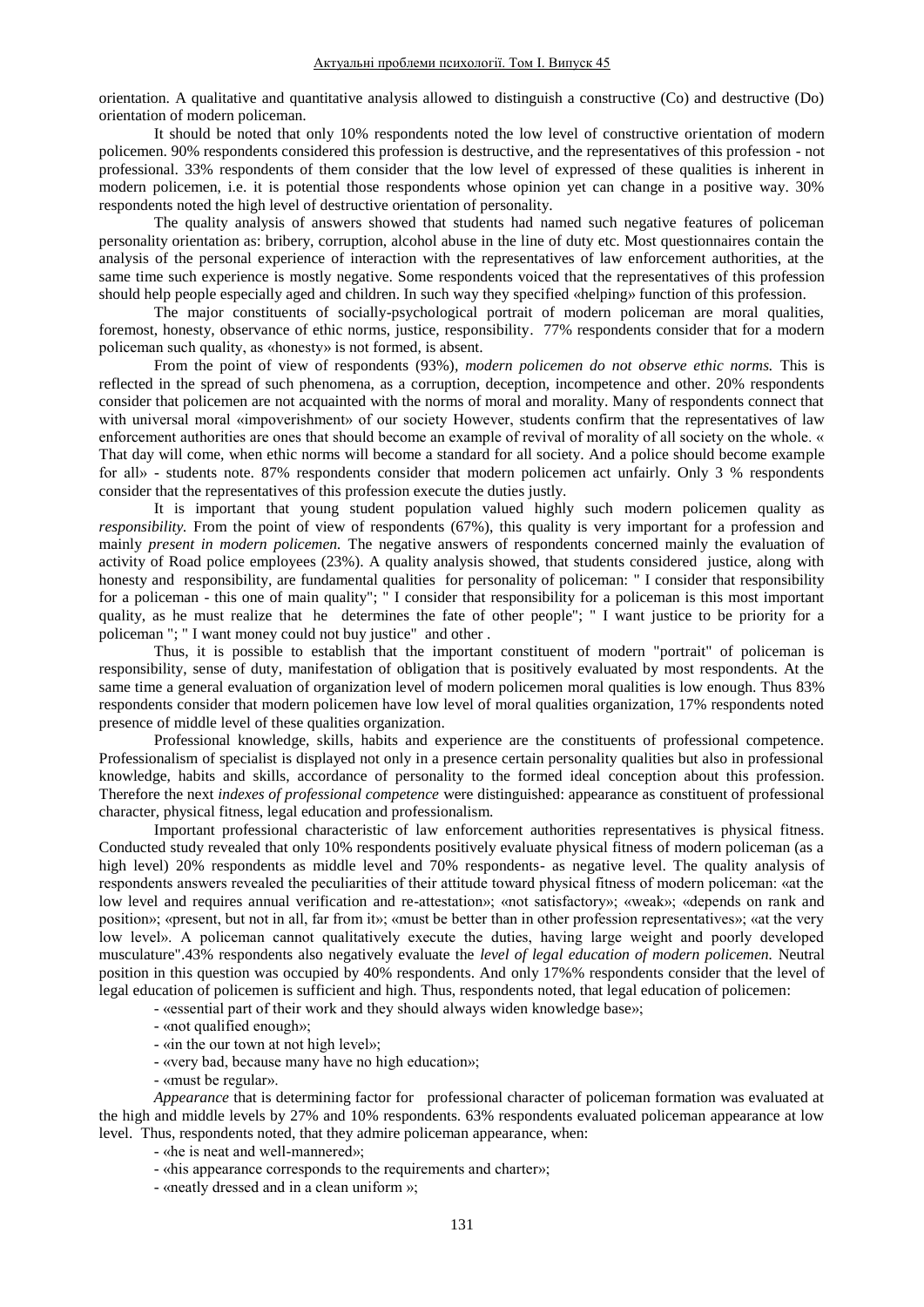- «sober»;

- «he in a good physical condition and neat».

60% respondents negatively evaluated modern policemen professionalism manifestation. In additions of incomplete sentences respondents indicate that representatives of this profession have no professionalism or it is unformed. 30% respondents neutrally evaluated this quality. 10% respondents positively (at the high level) evaluate professionalism. Conducted study displayed that 57% respondents noted low level of professional qualities formation of representatives of this profession, 36% respondents- middle level, 7% respondents – high level, i.e. neutrally – positive evaluation of modern policemen professionalism were characterized by 43% respondents

The representatives of this profession constantly interact with different social groups and strata. Therefore the completeness of communicative qualities is important for policeman. Such qualities were defined: selfpossession, tactfulness, communicability, tolerance. 30% respondents positively at the high level evaluated policeman self-possession manifestation, 17% respondents- at the middle level, 53% – at the low level.

The qualitative analysis of answers shows that young student population are sure that: policeman selfpossession manifestation depends on following factors: «policeman self-possession depends on situation»; «selfpossession is essential quality for policeman»; «policemen practically have no self-possession»; «self-possession helps policeman in his work»; «self-possession is that to be learned»; «self-possession does not always correspond to high title "policeman".

Such communicative quality of personality as tactfulness is positively at high level evaluated by 20% respondents. 77% respondents indicated that modern policeman has no this quality, 3% respondents evaluated maturity level of this quality of modern policeman neutrally.

The quality analysis of answers shows that, from point of view of students «tactfulness» for most policemen: «is not essential»; «is not inherent»; « is absent in their professional activity»; «in the second place after professionalism».

30% respondents evaluate modern policeman communicability manifestation positively, at the high level, 50% respondents – at the low level. The neutral evaluation of level of this quality maturity was given by 20% respondents. Examples of addition of incomplete sentences by students: «I consider that communicability for policeman is often not formed quality»; «they are simply unable to socialize with ordinary people». 73% respondents pointed out that modern policemen have no such qualities, as «tolerance», «indulgence». The high level of maturity of modern policeman communicative qualities is indicated by 10% respondents; a middle level – 30% respondents; a low level – 60% respondents. As a result, the comparative analysis of student evaluation of maturity of modern policeman qualities indicates that moral qualities of representatives of this profession are low.

**Conclusions.** Thus the conducted research of social-psychological portrait of modern policeman indicated that «positive», «helping» image is formed only by 1/3 respondents; «negative», «unconstractive», «punishing» image -by 2/3 respondents. The reasons of such negative perception and attitude of young student population to police are: physical fitness of the most policemen does not fulfill the requirements (70% respondents);low legal education (43% respondents ); policeman appearance does not fulfill the standard (63% respondents); low level of professionalism (60% respondents); low level of moral qualities (83% respondents); insufficient level of professional qualities development (57% respondents); insufficient level of communicative qualities (60% respondents).

It was found that: the unformed constituents of social-psychological portrait of modern policemen most often is manifested in such situations: abuse of power; aiming to personal enrichments; inadequate behavior, rudeness, boor; performing professional duties in drunken state.

All of this demonstrates the actualization of problem of professional deformation of law enforcement authorities employees. Therefore for the increase of level of trust of young student and other layers of population to the police, positive image of modern policeman formation it must be reduced or removed the action of revealed reasons: improve physical fitness and legal education, increase control over policeman appearance; continue to introduction of foreign experience of policemen training. [Special attention should be](http://context.reverso.net/%D0%BF%D0%B5%D1%80%D0%B5%D0%B2%D0%BE%D0%B4/%D0%B0%D0%BD%D0%B3%D0%BB%D0%B8%D0%B9%D1%81%D0%BA%D0%B8%D0%B9-%D1%80%D1%83%D1%81%D1%81%D0%BA%D0%B8%D0%B9/Special+attention+should+be) paid to the professional ethics formation and development of communicative social-desirable qualities of modern policemen.

**Prospects of further studies in this direction are** to conduct appropriate research in all regions of Ukraine, which operates the national police. It is also important to develop psychological recommendations for the organization of ways to improve the image of the police among the population.

### **References**

1. Lunov, V. Psychological Features of Becoming the Professional Thought of Personality in the System of Internal Affairs of Ukraine [Електронний ресурс] / V. Lunov // [Philosophy of Mind.](file:///C:\Documents%20and%20Settings\����\���%20���������\Downloads\Philosophy%20of%20Mind.%20�%20Vol%208,%20Issue%2025.%20�%202015) – Vol 8, Issue 25. – 2015. – Режим доступу : [http://ssrn.com/abstract=2624773](http://ssrn.com/abstract=2624773#_blank)

2. Метод незаконченных предложений [Электронный ресурс]. – Режим доступа : http:// sitesito.narod.ru/fipsi/babich/4.doc 3.Методика (метод) незаконченные предложения [Электронный ресурс]. – Режим доступа : http://psycabi.net/testy/329 test-saksa-levi-metodika-nezakonchennye-predlozheniya-metod-ssc

4. Семик А.А. Социально-психологический облик российского полицейского и советского милиционера, конец XIX– ХХ вв.: Сравнительно-историческое исследование : монография / А.А. Семик. – Краснодар : КРНТ, 2003. – 514 с.